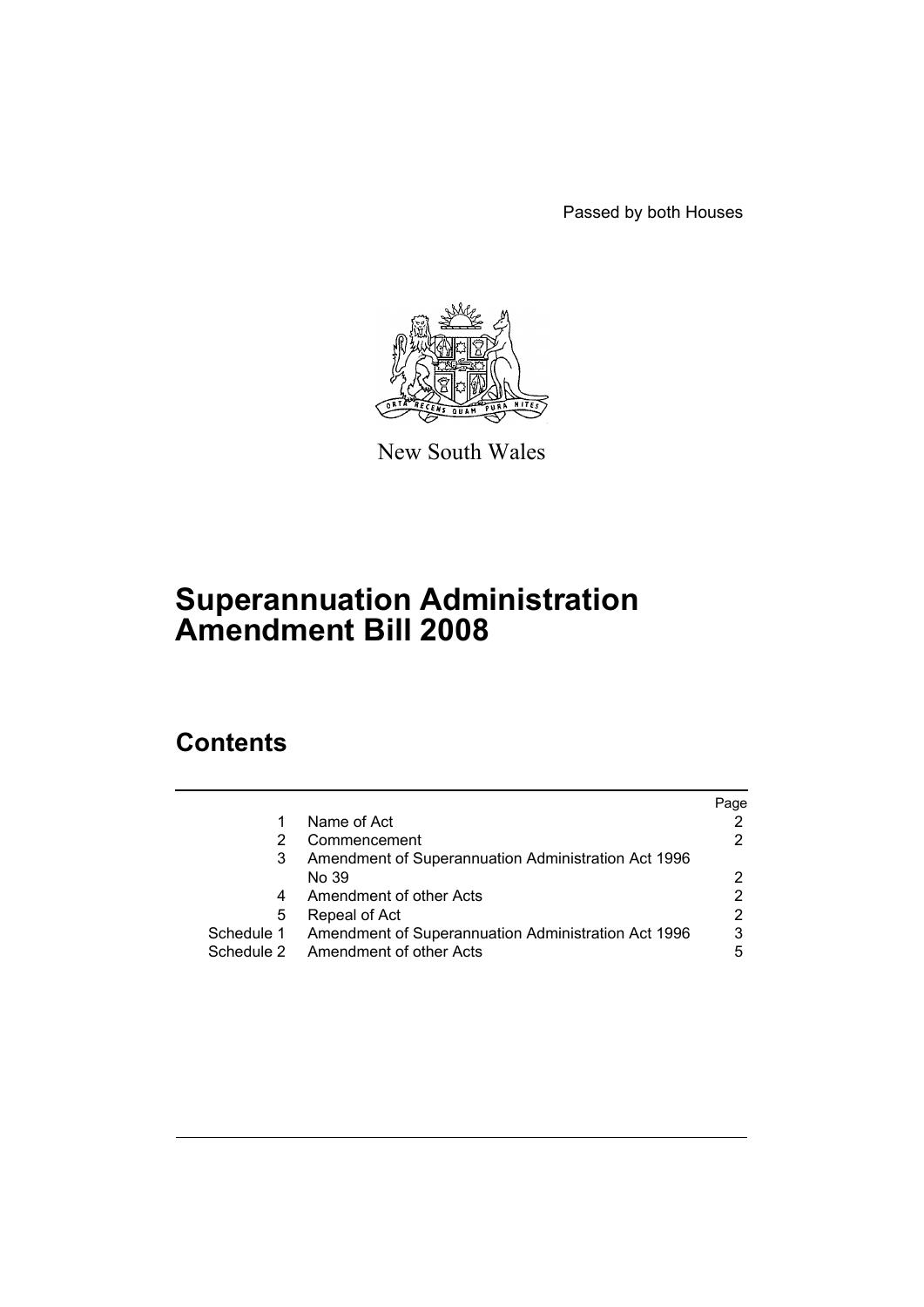*I certify that this public bill, which originated in the Legislative Assembly, has finally passed the Legislative Council and the Legislative Assembly of New South Wales.*

> *Clerk of the Legislative Assembly. Legislative Assembly, Sydney, , 2008*



New South Wales

# **Superannuation Administration Amendment Bill 2008**

Act No , 2008

An Act to amend the *Superannuation Administration Act 1996* and certain other public sector superannuation Acts with respect to surplus funds in employer reserves and disputes; and for other purposes.

*I have examined this bill and find it to correspond in all respects with the bill as finally passed by both Houses.*

*Assistant Speaker of the Legislative Assembly.*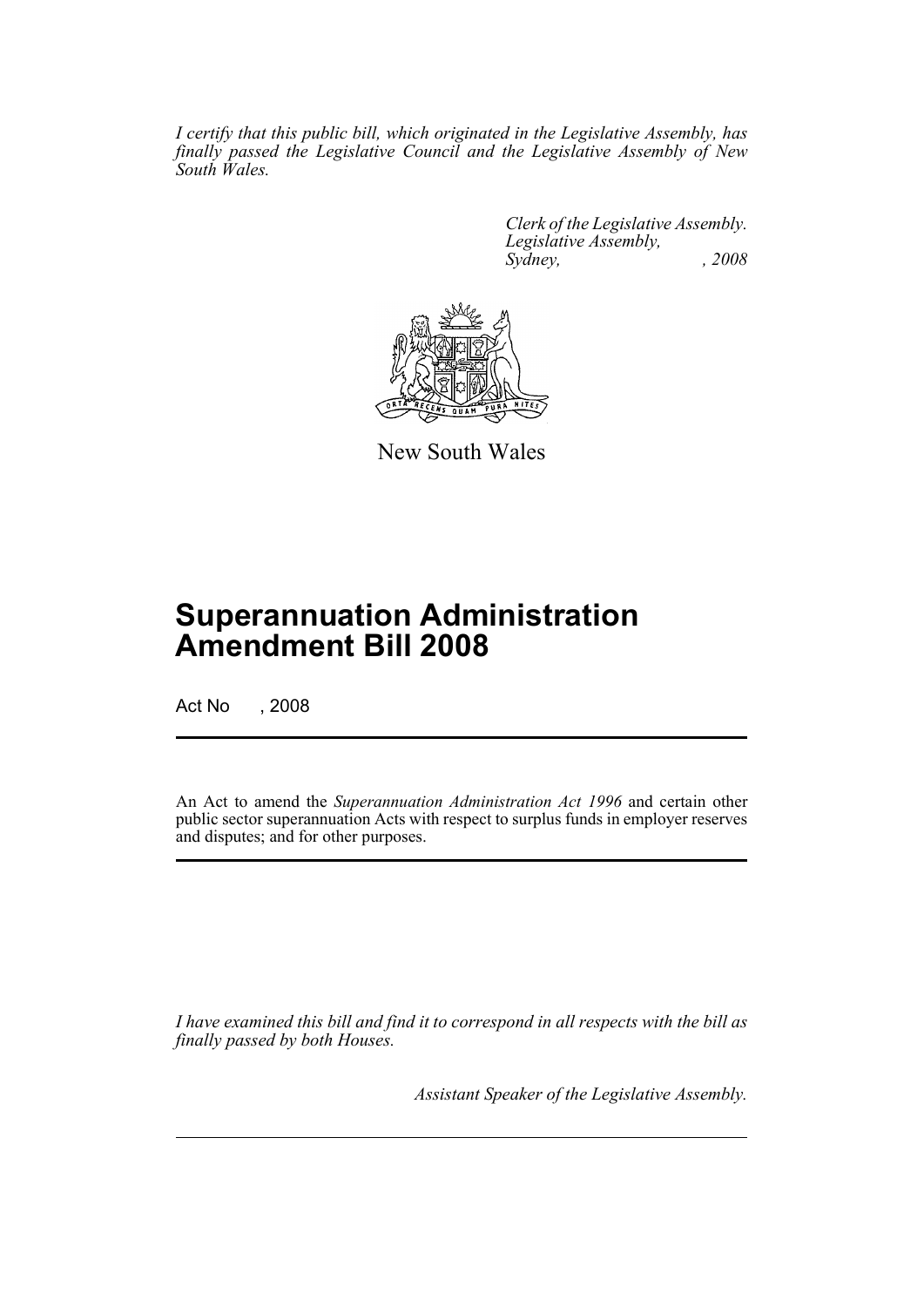# <span id="page-2-0"></span>**The Legislature of New South Wales enacts:**

# **1 Name of Act**

This Act is the *Superannuation Administration Amendment Act 2008*.

# <span id="page-2-1"></span>**2 Commencement**

This Act commences on the date of assent to this Act.

# <span id="page-2-2"></span>**3 Amendment of Superannuation Administration Act 1996 No 39**

The *Superannuation Administration Act 1996* is amended as set out in Schedule 1.

# <span id="page-2-3"></span>**4 Amendment of other Acts**

The Acts specified in Schedule 2 are amended as set out in that Schedule.

# <span id="page-2-4"></span>**5 Repeal of Act**

- (1) This Act is repealed on the day following the day on which this Act commences.
- (2) The repeal of this Act does not, because of the operation of section 30 of the *Interpretation Act 1987*, affect any amendment made by this Act.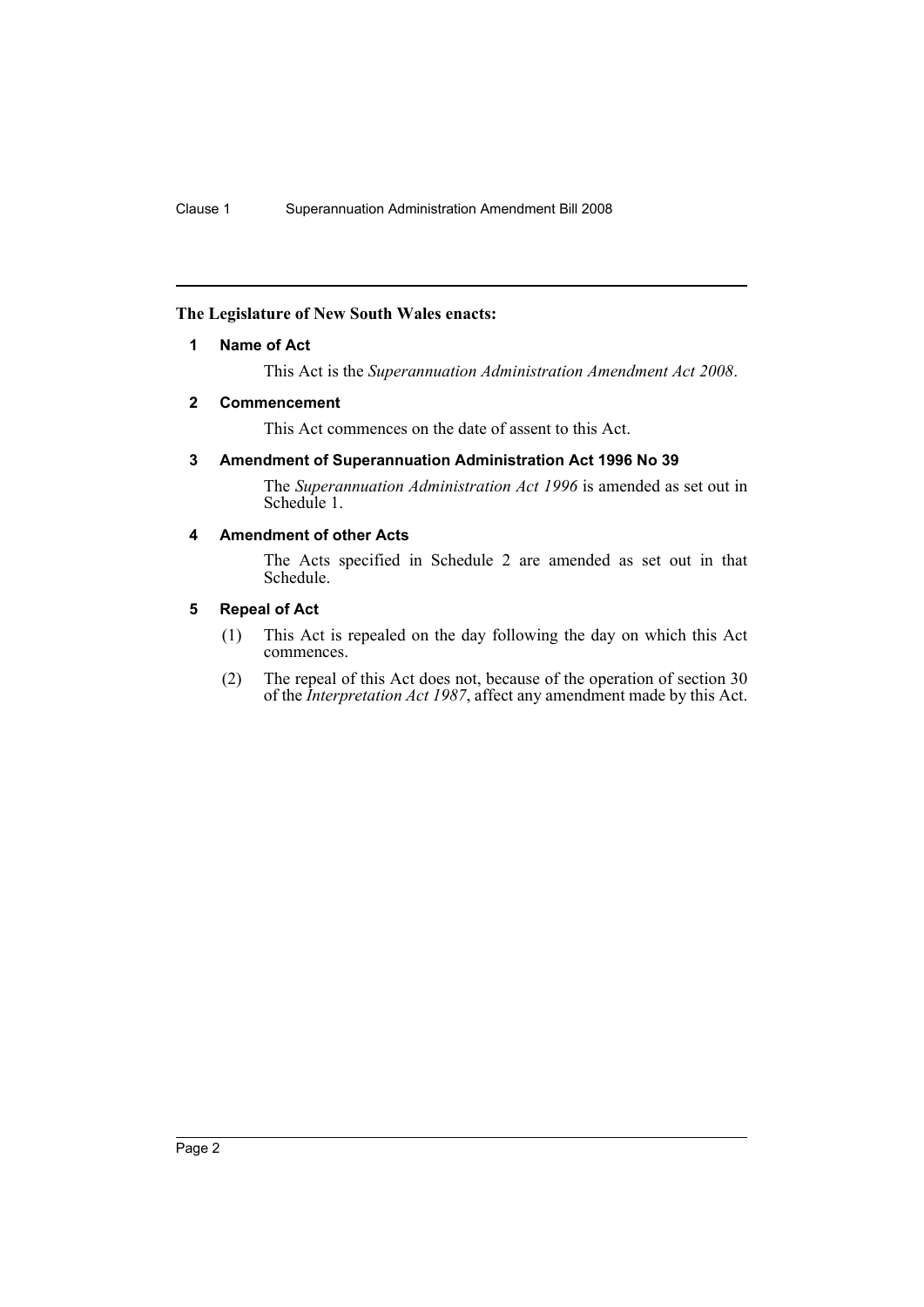Amendment of Superannuation Administration Act 1996 Schedule 1

# <span id="page-3-0"></span>**Schedule 1 Amendment of Superannuation Administration Act 1996**

(Section 3)

## **[1] Section 4 Definitions**

Insert in alphabetical order:

*State sector employer* means an employer under an STC scheme that is included in the consolidated financial report for the Total State Sector under section 6 (1) of the *Public Finance and Audit Act 1983*.

*surplus funds* means the funds in an employer's reserve in an account maintained under section 81 that are in excess of the amount that is required to meet current and future liabilities under the STC scheme to which the account relates. The amount of surplus funds is the amount that is actuarially determined in accordance with Accounting Standard AASB 119: *Employee Benefits* made by the Australian Accounting Standards Board (as in force from time to time) or another standard prescribed by the regulations.

#### **[2] Section 67, note**

Insert at the end of the section:

**Note.** The rights of a scheme member or other person to lodge a dispute with STC in relation to an STC scheme are set out in the *Police Regulation (Superannuation) Act 1906*, section 23E; the *State Authorities Non-contributory Superannuation Act 1987*, section 33B; the *State Authorities Superannuation Act 1987*, section 54B and the *Superannuation Act 1916*, section 85A.

## **[3] Section 72 Employee representative members**

Omit section 72 (4).

## **[4] Section 74 Chief executive officer of STC**

Omit "Part 2A of the *Public Sector Management Act 1988*, but is not subject to Part 2" from section 74 (4).

Insert instead "Part 3.1 of the *Public Sector Employment and Management Act 2002*, but is not subject to Chapter 1A or 2".

## **[5] Section 74 (8)**

Omit the subsection.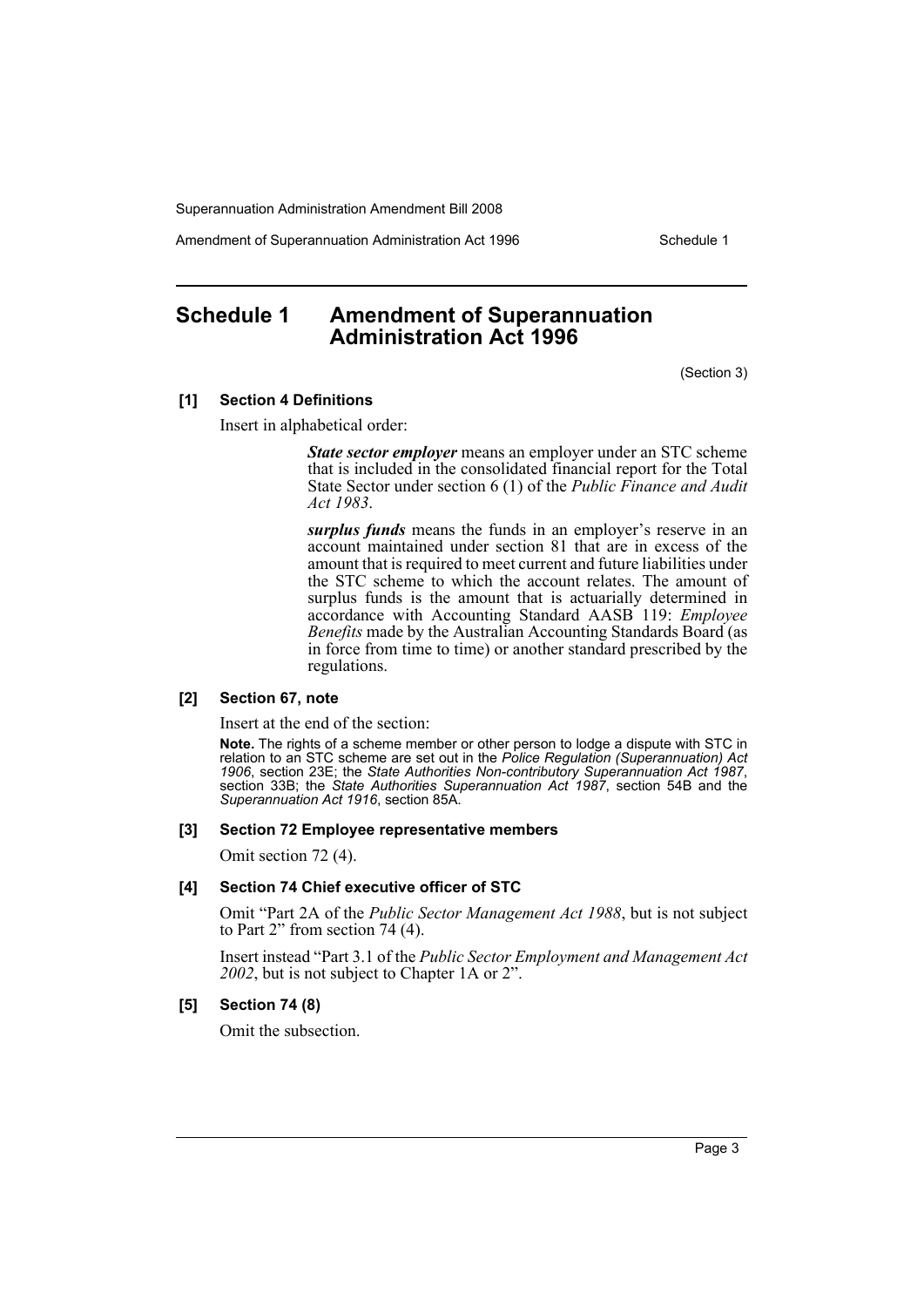Schedule 1 Amendment of Superannuation Administration Act 1996

# **[6] Section 81A**

Insert after section 81:

## **81A Adjustment of employer reserves for surplus funds**

- (1) STC may, at the request of the Treasurer, debit all or part of the surplus funds from an employer reserve of a State sector employer and credit that amount to any one or more of the following:
	- (a) an employer reserve of that employer in an account maintained in relation to another STC scheme,
	- (b) the employer reserve of one or more other State sector employers in an account maintained in relation to the same or another STC scheme.
- (2) STC may, at the request of an employer who is not a State sector employer and with the approval of the Treasurer, debit all or part of the surplus funds from the employer's reserve and pay that amount to that employer.

# **[7] Section 85 Administration costs generally**

Omit section 85 (7).

# **[8] Schedule 2 Provisions relating to STC Board**

Omit "Part 2 of the *Public Sector Management Act 1988*" from clause 9 (1). Insert instead "Chapter 2 of the *Public Sector Employment and Management Act 2002*".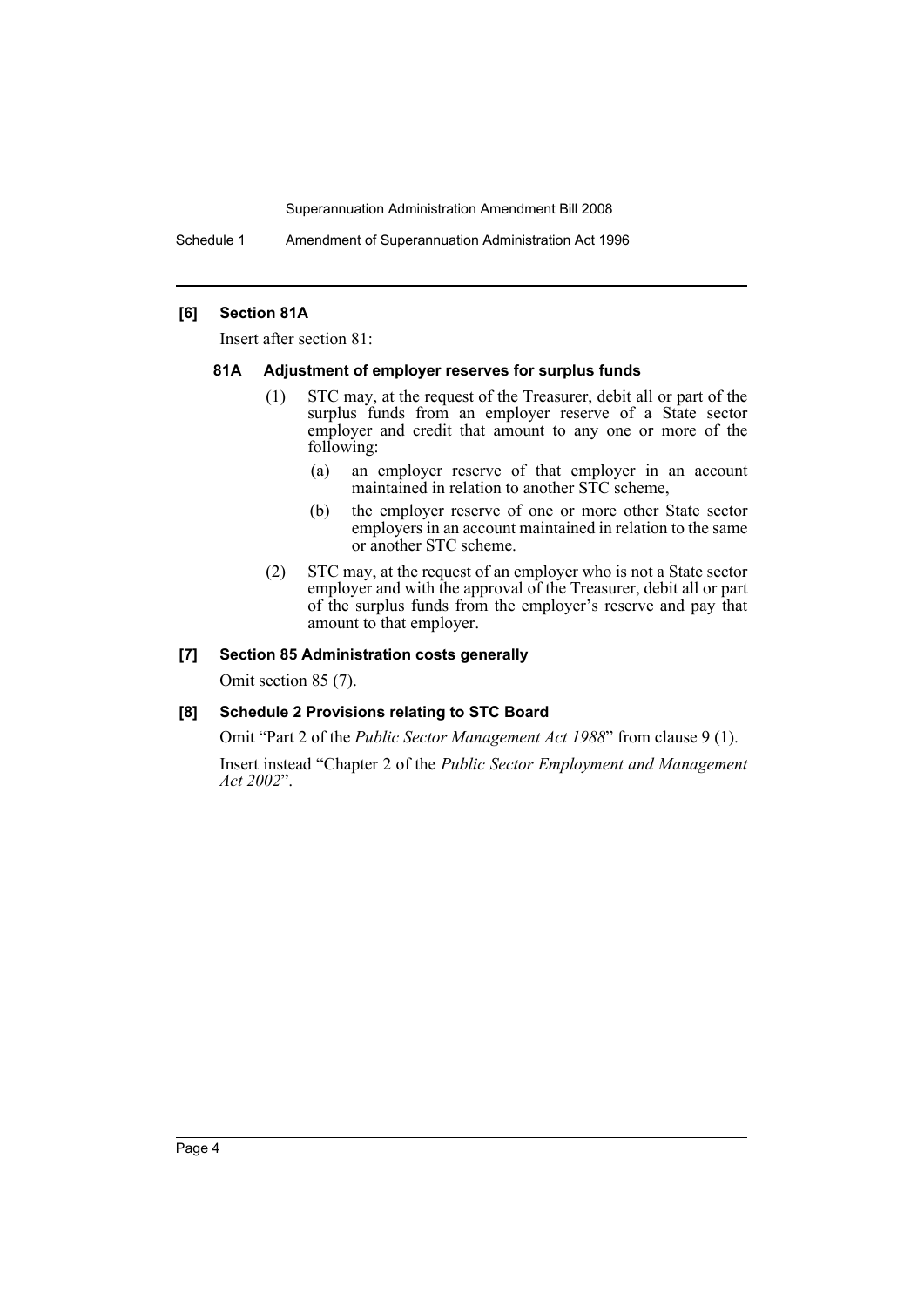Amendment of other Acts **Schedule 2** and the 2 and the 2 and 2 and 2 and 2 and 2 and 2 and 2 and 2 and 2 and 2 and 2 and 2 and 2 and 2 and 2 and 2 and 2 and 2 and 2 and 2 and 2 and 2 and 2 and 2 and 2 and 2 and 2 and 2 and

# <span id="page-5-0"></span>**Schedule 2 Amendment of other Acts**

(Section 4)

# **2.1 Police Regulation (Superannuation) Act 1906 No 28**

## **Section 23E**

Insert after section 23D:

#### **23E Disputes**

- (1) If STC makes a decision under this Act in relation to a contributor or other person, STC must give to the contributor or other person notice in writing of:
	- (a) the decision, and
	- (b) the right to dispute the decision, and
	- (c) the time within which notice of a dispute must be served on STC.
- (2) A contributor or other person who is aggrieved by a decision made by STC has a right to dispute that decision and to have the dispute determined under the *Superannuation Administration Act 1996.*
- (3) Notice of the dispute must be served on STC within 2 years after the aggrieved person is notified in writing of the right to dispute that decision.
- (4) This section applies to a decision made before, on or after the commencement of this section, except a decision in respect of which a dispute has been notified to STC before the commencement of this section.
- (5) This section does not apply to a decision to which section 21 applies.

# **2.2 State Authorities Non-contributory Superannuation Act 1987 No 212**

### **Section 33B**

Insert after section 33A:

#### **33B Disputes**

(1) If STC makes a decision under this Act in relation to an employee or other person, STC must give to the employee or other person notice in writing of: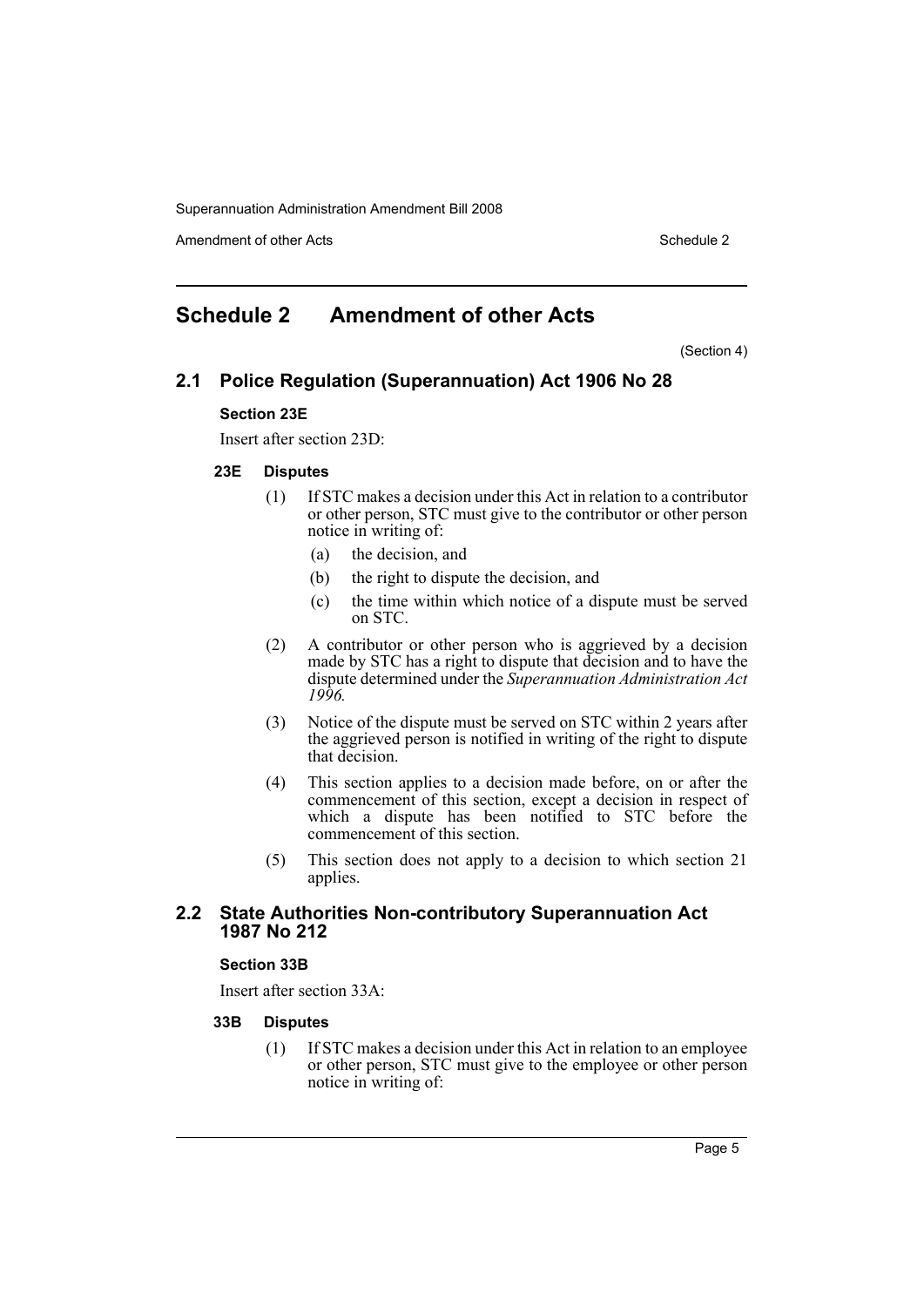- (a) the decision, and
- (b) the right to dispute the decision, and
- (c) the time within which notice of a dispute must be served on STC.
- (2) An employee or other person who is aggrieved by a decision made by STC has a right to dispute that decision and to have the dispute determined under the *Superannuation Administration Act 1996.*
- (3) Notice of the dispute must be served on STC within 2 years after the aggrieved person is notified in writing of the right to dispute that decision.
- (4) This section applies to a decision made before, on or after the commencement of this section, except a decision in respect of which a dispute has been notified to STC before the commencement of this section.

# **2.3 State Authorities Superannuation Act 1987 No 211**

## **Section 54B**

Insert after section 54A:

#### **54B Disputes**

- (1) If STC makes a decision under this Act in relation to a contributor or other person, STC must give to the contributor or other person notice in writing of:
	- (a) the decision, and
	- (b) the right to dispute the decision, and
	- (c) the time within which notice of a dispute must be served on STC.
- (2) A contributor or other person who is aggrieved by a decision made by STC has a right to dispute that decision and to have the dispute determined under the *Superannuation Administration Act 1996.*
- (3) Notice of the dispute must be served on STC within 2 years after the aggrieved person is notified in writing of the right to dispute that decision.
- (4) This section applies to a decision made before, on or after the commencement of this section, except a decision in respect of which a dispute has been notified to STC before the commencement of this section.